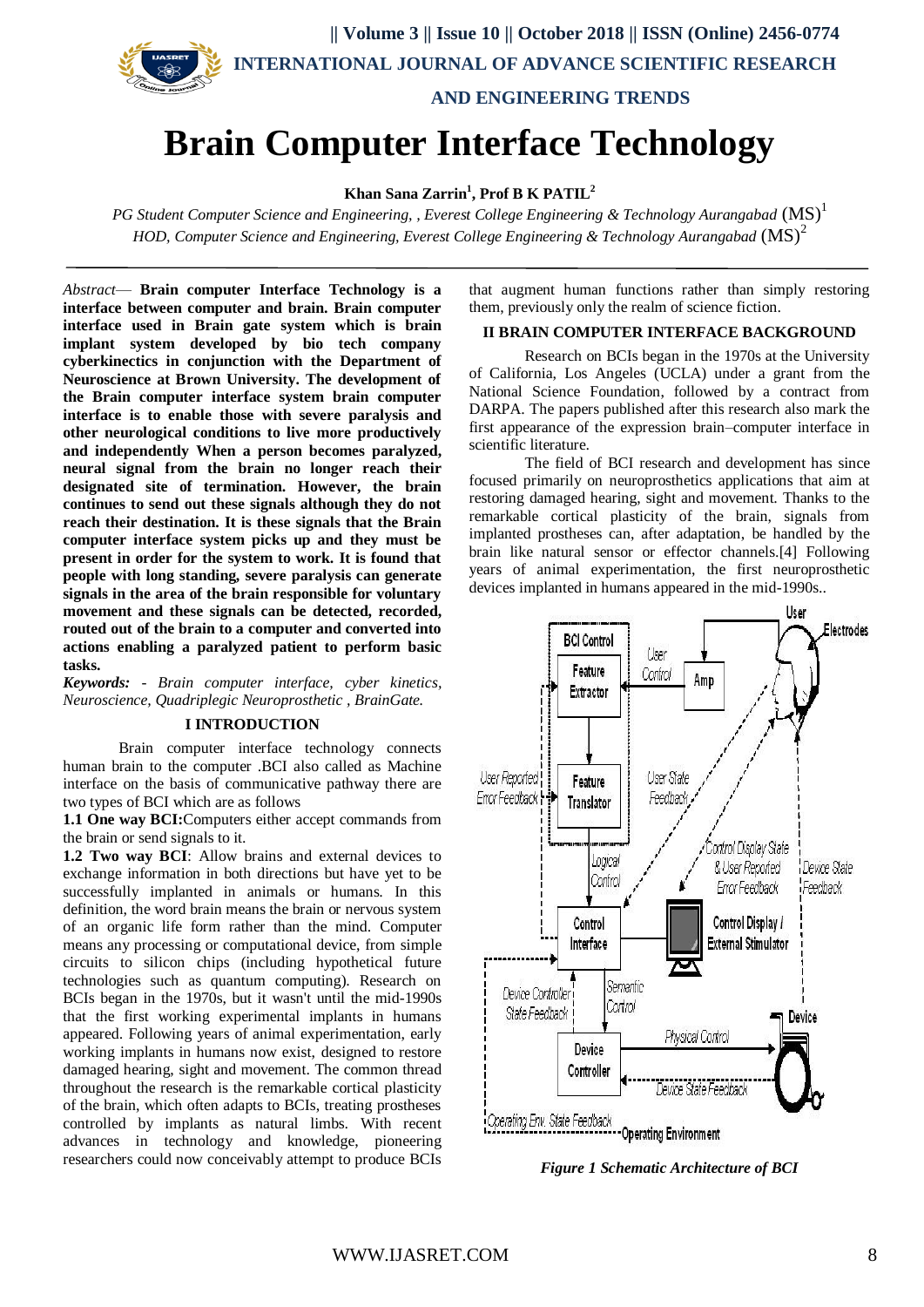## **|| Volume 3 || Issue 10 || October 2018 || ISSN (Online) 2456-0774 INTERNATIONAL JOURNAL OF ADVANCE SCIENTIFIC RESEARCH AND ENGINEERING TRENDS**

## **III ANIMAL BCI RESEARCH**



## *Figure No. 2 Experiment on Monkey by BCI*

Several laboratories have managed to record signals from monkey and rat cerebral cortices to operate BCIs to produce movement. Monkeys have navigated computer cursors on screen and commanded robotic arms to perform simple tasks simply by thinking about the task and seeing the visual feedback, but without any motor output.In May 2008 photographs that showed a monkey at the University of Pittsburgh Medical Center operating a robotic arm by thinking were published in a number of well-known science journals and magazines.Other research on cats has decoded their neural visual signals.

## **IV HUMAN BCI RESEARCH**

Tetraplegic Matt Nagle became the first person to control an artificial hand using a BCI in 2005 as part of the first nine-month human trial of Cyberkinetics's BrainGate chip-implant. Implanted in Nagle's right precentral gyrus (area of the motor cortex for arm movement), the 96 electrode BrainGate implant allowed Nagle to control a robotic arm by thinking about moving his hand as well as a computer cursor, lights and TV.One year later, professor Jonathan Wolpaw received the prize of the Altran Foundation for Innovation to develop a Brain Computer Interface with electrodes located on the surface of the skull, instead of directly in the brain.

More recently, research teams led by the Braingate group at Brown University and a group led by University of Pittsburgh Medical Center, both in collaborations with the United States Department of Veterans Affairs, have demonstrated further success in direct control of robotic prosthetic limbs with many degrees of freedom using direct connections to arrays of neurons in the motor cortex of patients with tetraplegia.



*Figure 3 Clinical Trial* **V COMPONENTS USED BY BCI:**



*Figure 4 Neuro chip*

A 4-millimeter square silicon chip studded with 100 hair-thin, microelectrodes is embedded in brain primary motor cortex. The chip, about the size of a baby aspirin, contains 100 electrode sensors, each thinner than a human hair. The sensors detect tiny electrical signals generated when a user imagines. *The connector:*

It is attached firmly to the skull of the patient and it passes the signals received by the chip to the converter. Most handicap people are satisfied if they can get a rudimentary connection to out side the world .Brain computer interface enables them to achieve for more then that controlling the cursor, patient can access internet TV entertainment and control light application with just their thought.

*Chip:*